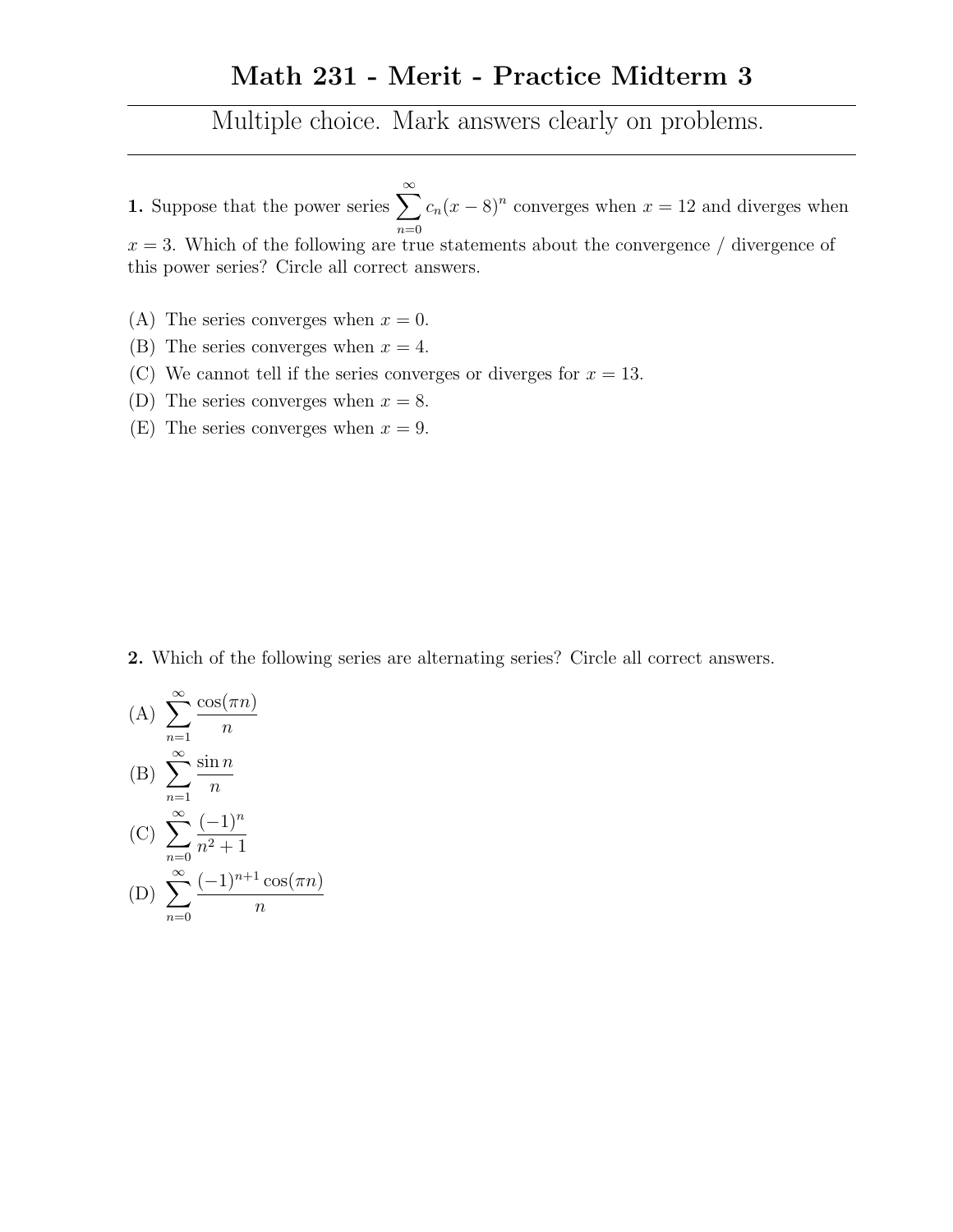Consider the statements:

- (A) The series diverges by the ratio test.
- (B) The series converges by the ratio test.
- (C) The ratio test is inconclusive.
- (D) The series converges absolutely.
- (E) The series converges conditionally.
- (F) The series converges by the alternating series test.

**3.** (5 points) Which of the above statements hold for the series  $\sum_{n=1}^{\infty}$  $n=1$  $(-1)^n \frac{n^5}{6}$  $n^6 + n + 1$ ?

4. (5 points) Which of the above statements hold for the series  $\sum_{n=1}^{\infty}$  $n=0$  $(-3)^{n+1}$  $\frac{(0)}{(n+1)!}$  ?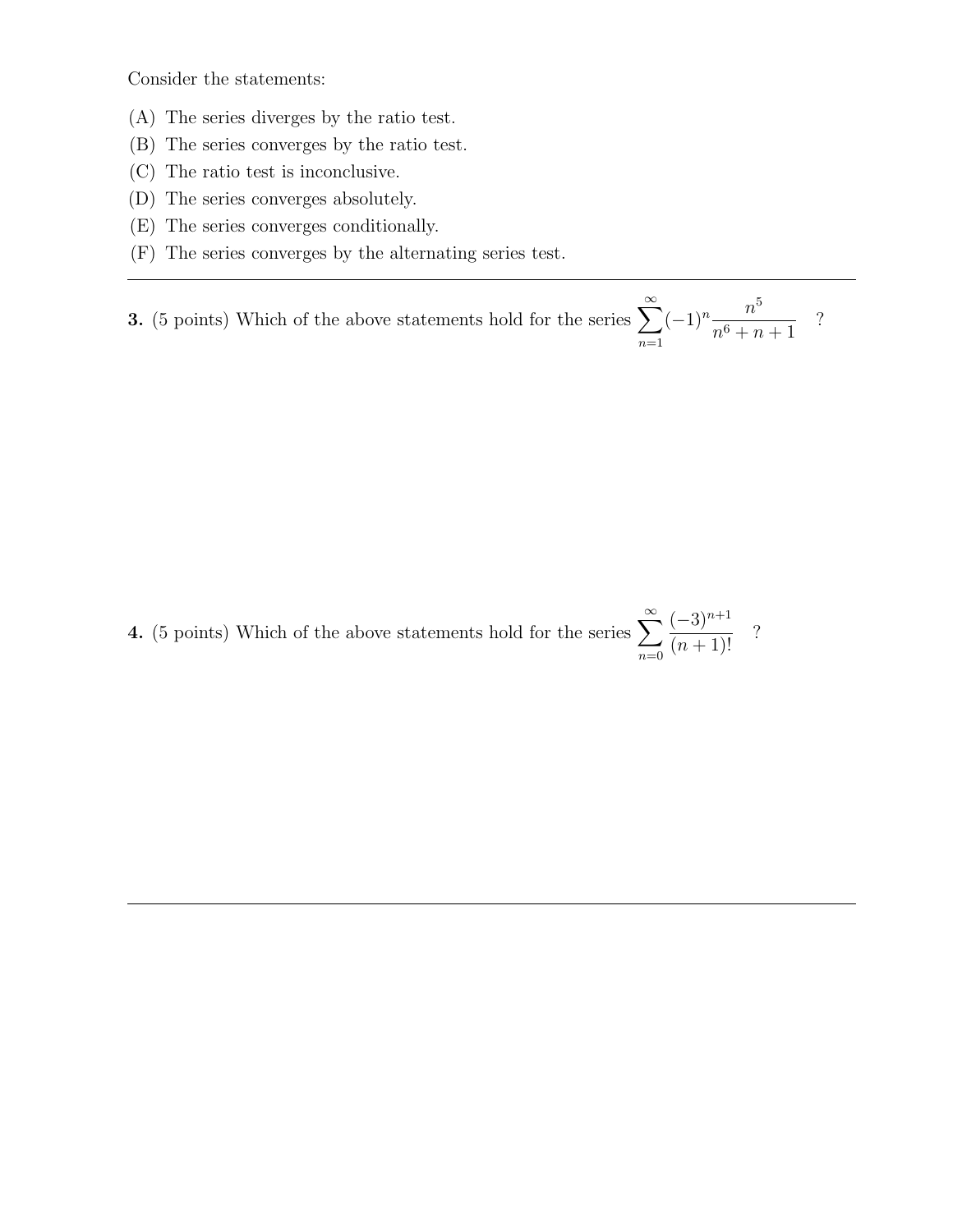Free response. Show work and circle answers.

**5.** Find the Taylor series for  $f(x) = \cos x$  centered at  $\frac{3\pi}{2}$ 2 .

**6.** Suppose that a Taylor series of a function  $f(x)$  is given by

$$
f(x) = \sum_{n=0}^{\infty} \frac{(-1)^n n^2}{5n!} x^{2n}
$$

(A) Evaluate  $f^{(12)}(0)$ 

(B) Evaluate  $f^{(13)}(0)$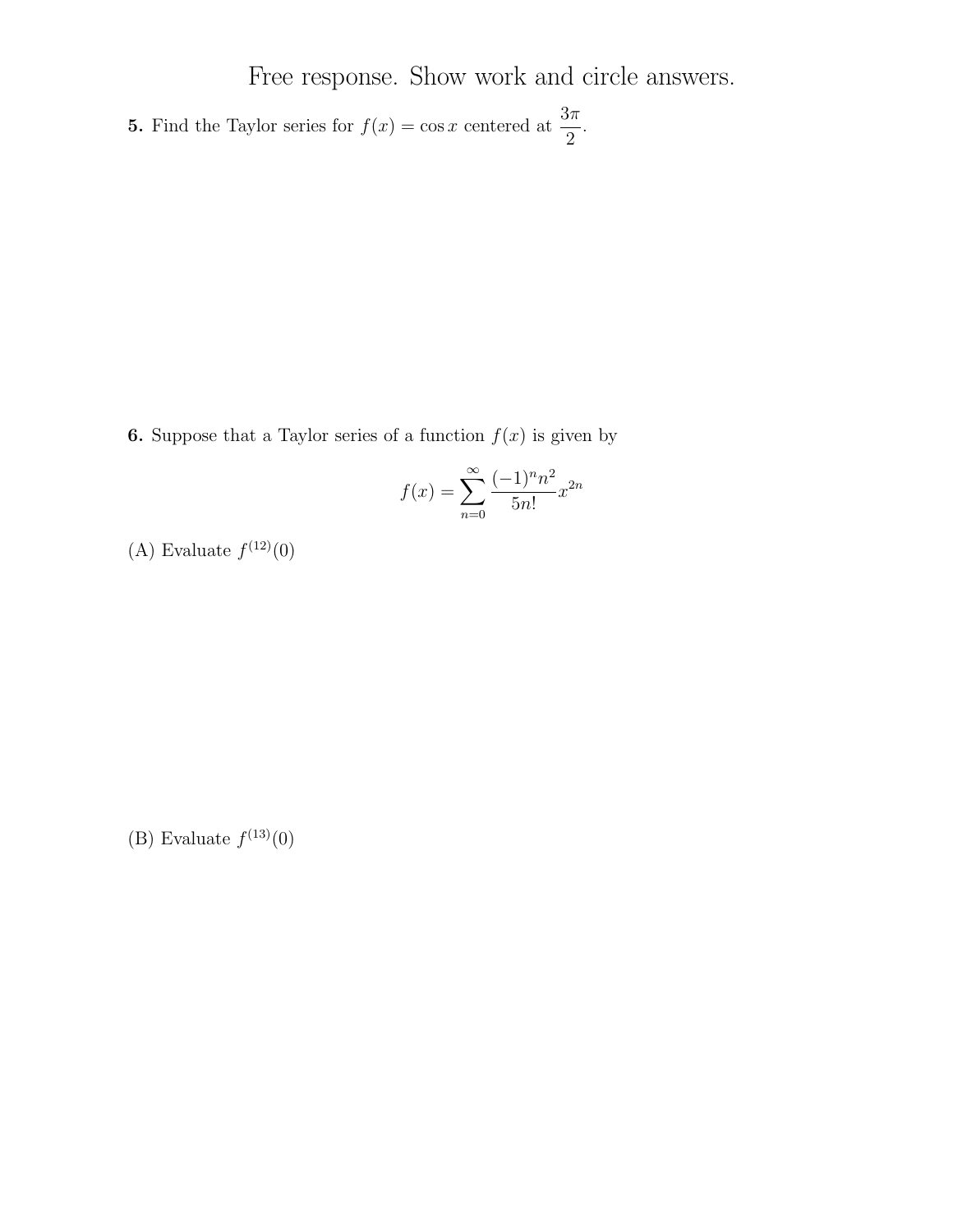7. (A) Use the binomial series to find the Maclaurin series for  $g(x) = \frac{1}{\sqrt{x}}$  $\overline{1-4x}$ . Do not yet simplify the binomial coefficients that arise.

(B) Write out the first three non-zero terms in this series, and simplify your coefficients as much as possible.

8. Find  $\lim_{x\to 0}$  $1 - \cos x$  $\frac{1}{1+x-e^x}$  using Maclaurin series.